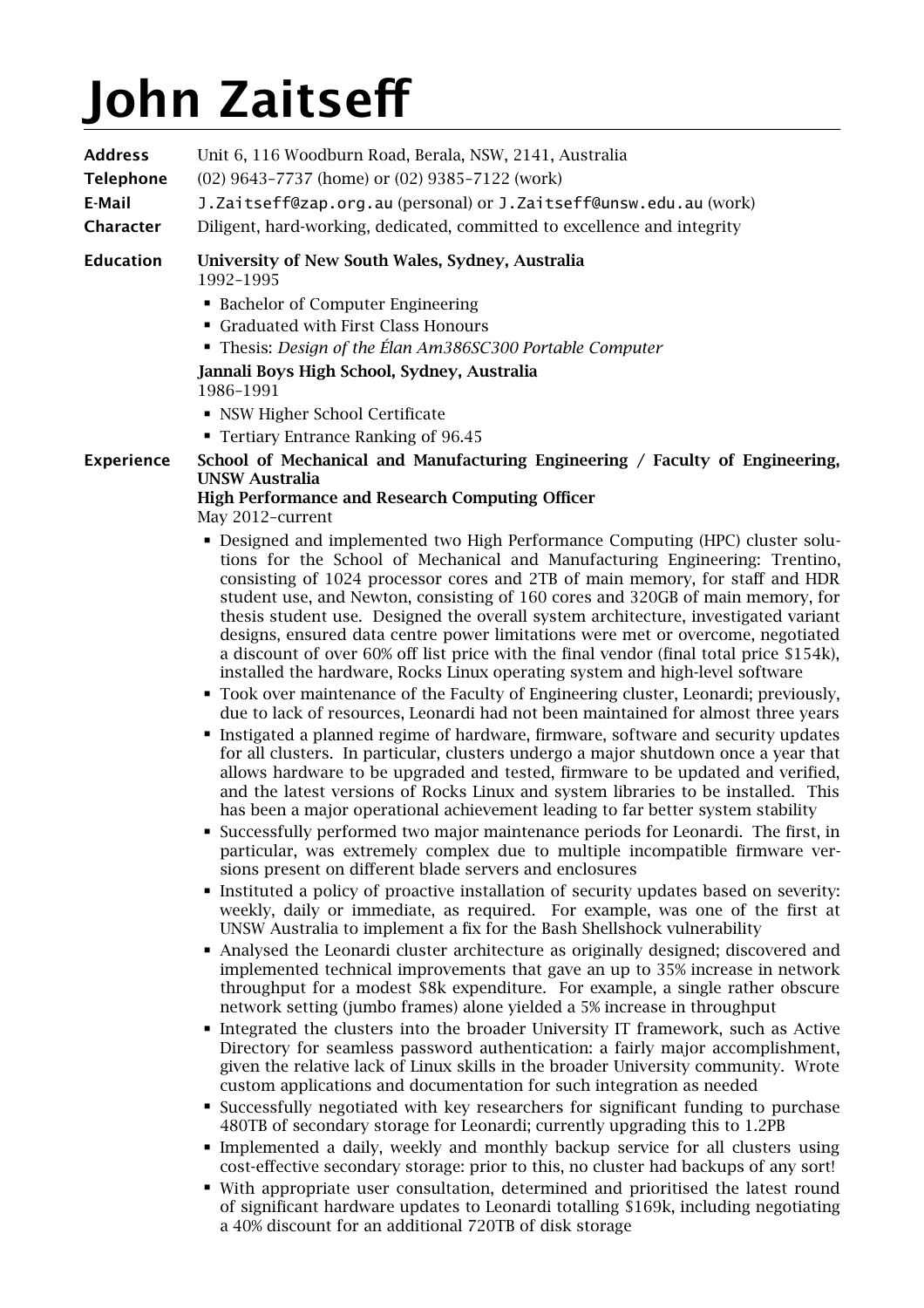#### **Experience (continued)**

- Implemented an automated system using out-of-bands server firmware to alert system administrators of potential or actual hardware issues
- Installed and continue to maintain over 15 major high-level software packages, including Ansys, Matlab, Gaussian and COMSOL, on the HPC clusters
- Set up and maintain a Linux-based FlexLM/RLM licence server for eight major commercial and academic software packages using custom-written scripts: licence daemons can no longer interfere with the operation of other daemons or affect the base operating system installation, unlike the default Linux or Windows setup. Current uptime is better than 99.995% over the last 2½ years
- Set up and maintain Linux-based pre-processing/post-processing workstations for the School of Mechanical and Manufacturing Engineering, directly integrated into the physically-distant Trentino cluster
- Over the course of one year, persistently debugged a major vendor-specific hardware design flaw in certain compute blade servers that was causing those nodes to randomly destroy the motherboard, CPU and memory with no warning. Given a background in electronics design, was able to pinpoint the issue to the power regulation circuitry one year before the vendor finally admitted the same and replaced our servers with redesigned motherboards
- Similarly, consistently and persistently performed troubleshooting of network adapter firmware that caused compute nodes to spontaneously reboot with no useful log messages, implementing vendor updates until stability was achieved, while maintaining normal cluster operation as far as possible
- Currently taking the leading rôle in the HPC Future Committee, consisting of academic and professional representatives from each School, to determine the next generation of HPC facility for the Faculty
- Arranged for in-depth meetings with key vendors to determine capabilities and desired specifications of hardware and software for the new HPC facility
- **EXECUTE:** Arranged for visits to HPC facilities at the National Computational Infrastructure in Canberra and to cluster users at UNSW Canberra
- Responsible for the overall analysis of requirements for the new HPC facility, both at a hardware and software level. For example, currently performing a detailed analysis of job schedulers including Torque/Maui, PBSPro and SLURM, with an eye to custom software modifications as required to suit our needs
- Continue to provide on-going system administration for existing HPC clusters
- Provide a consultancy and help-desk service to over 520 academic, professional and student clients, including performing or helping with complex troubleshooting and programming, in multiple languages such as C, C++, Fortran, Python, Matlab and libraries such as OpenMPI
- Provided detailed system analyses of new or existing hardware to researchers in the School of Mechanical and Manufacturing Engineering, the School of Photovoltaic and Renewable Energy Engineering and the School of Civil and Environmental Engineering
- Developed training materials for the GSOE9400 Graduate School of Engineering subject, including for a three-hour hands-on tutorial. Material has been very well received by students and by new and current academic cluster users
- Quadrupled the utilisation of the Leonardi cluster from approximately 40 users to the current 182 users in a period of two years, particularly by helping raise awareness of this facility across the Faculty
- Currently documenting all HPC clusters in detail, as well as writing additional introductory material for a Faculty of Engineering HPC website
- Instituted and continue to facilitate half-yearly HPC User Group meetings for the last two years, for closer contact with users
- Organise highly popular tours of our clusters on a half-yearly basis
- Contributed code to the Rocks Linux distribution, particularly as a maintainer of the Python and Ganglia rolls. Rocks Linux is used not only by HPC clusters at UNSW Australia, but extensively throughout the world
- Currently implementing a new cluster for the School of Photovoltaic and Renewable Energy Engineering: Tyrean, consisting of 512 cores and 1.4TB main memory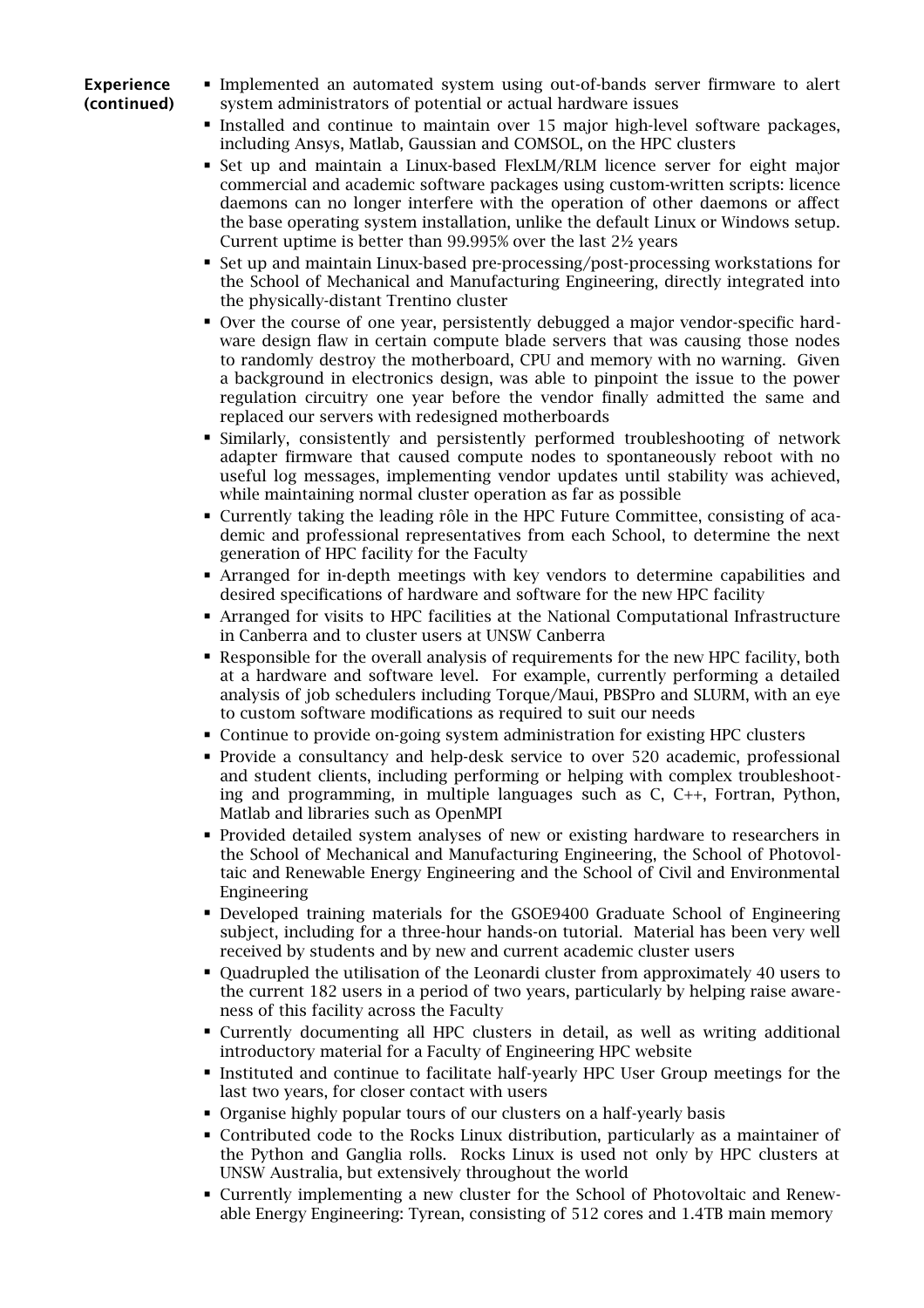#### **Experience (continued) Centre for Autonomous Systems, School of Computer Science and Engineering, University of New South Wales**

#### **Research Engineer**

Sep. 2003–Sep. 2004 (part-time), Sep. 2004–Nov. 2009

- Intimately involved in the design and implementation of the Birabayin Weeding project: an autonomous robot that removes weeds from between rows of organically-grown crops. Responsible for designing and implementing the low-level driver software using Player/Stage and the mechanical and electrical design of two generations of prototypes. Performed on-farm testing of GPS and laser range-finder guidance systems, as well as of motor control systems
- Intimately involved in the Centre's entry to the world-wide RoboCup Robotics Rescue League competition, particularly in extensively modifying and maintaining the Yujin Robotics RobHaz DT3 robot. Modified and maintained later entries using the VolksBot-based Emu and the RoboticFX Negotiator robots
- Designed and constructed parts of the Disaster Simulation Laboratory for testing Robotics Rescue League competition entries and other robots
- Highly involved in designing and implementing the Humanoid Torso project involving Denso robotic arms, BarrettHand and Robotis 9DOF hands and other sensors. Responsible for designing and implementing suitable safety light-curtain circuitry meeting Australian safety standards
- Maintained, programmed and deployed a wide variety of other robots, including five ActivMedia Pioneer robots with custom sensor payloads and embedded computer systems, an ActivMedia PeopleBot, VolksBot Indoor and RT4 robots, an AirRobot micro unmanned aerial vehicle, Sony AIBO robotic dogs, a Cycloid II humanoid, Denso robotic arms and custom-built Emu, Truxar and DraganFlyer robots
- **Maintained, programmed and deployed a large range of robot sensor payloads,** including laser range-finders, sonar, GPS, pan-tilt-zoom cameras, Videre threedimensional cameras, Omega infra-red heat-sensitive cameras and SwissRanger 3D infra-red range cameras
- **Designed and implemented a substantial hardware and software upgrade of older** ActivMedia Pioneer robots with new VersaLogic-based embedded processor systems, wireless connectivity, power supplies, panels and wiring
- Administered a reasonably large network of computers and robots running Linux, including a number of servers running Web, MediaWiki, Trac, FTP, Subversion, NIS and NFS services, amongst others
- Extensively involved in Debian GNU/Linux and Ubuntu system administration and custom package programming: all robots, computers and servers were reconfigured to use these distributions of Linux
- Responsible for Occupational Health and Safety in various laboratories, member of the University's OHS Committee (and chairman in 2009), responsible for OHS Workplace Inspections, Safe Work Procedures and First Aid
- Wrote and collated in-depth technical documentation for all robots
- Supported researchers from the Centre, as well as fourth-year COMP4411 Experimental Robotics students, with custom designs and modifications, system and network administration and practical advice

## **Embedded, Real-time and Operating Systems Program, National ICT Australia Research Engineer (ARM Linux Operating System Programmer)**

Sep. 2003–Sep. 2004 (part-time)

- Responsible for the Fast Address Space Switching (FASS) project for ARM processors under Linux, involving in-depth low-level knowledge of ARM processors' Memory Management Units, of the Linux kernel source code (v2.4 and v2.6) and of Linux patch-management techniques using patch, quilt and LXR
- Ported the FASS patch-set to the IXDP425, iPAQ, PLEB and StarGate platforms
- Collaborated with Intel and SnapGear to integrate the FASS patch-set into Snap-Gear Linux, a popular embedded-platform Linux distribution
- Involved in the design and manufacture of the PLEB II XScale processor platform, as well as a JTAG programming and debugging board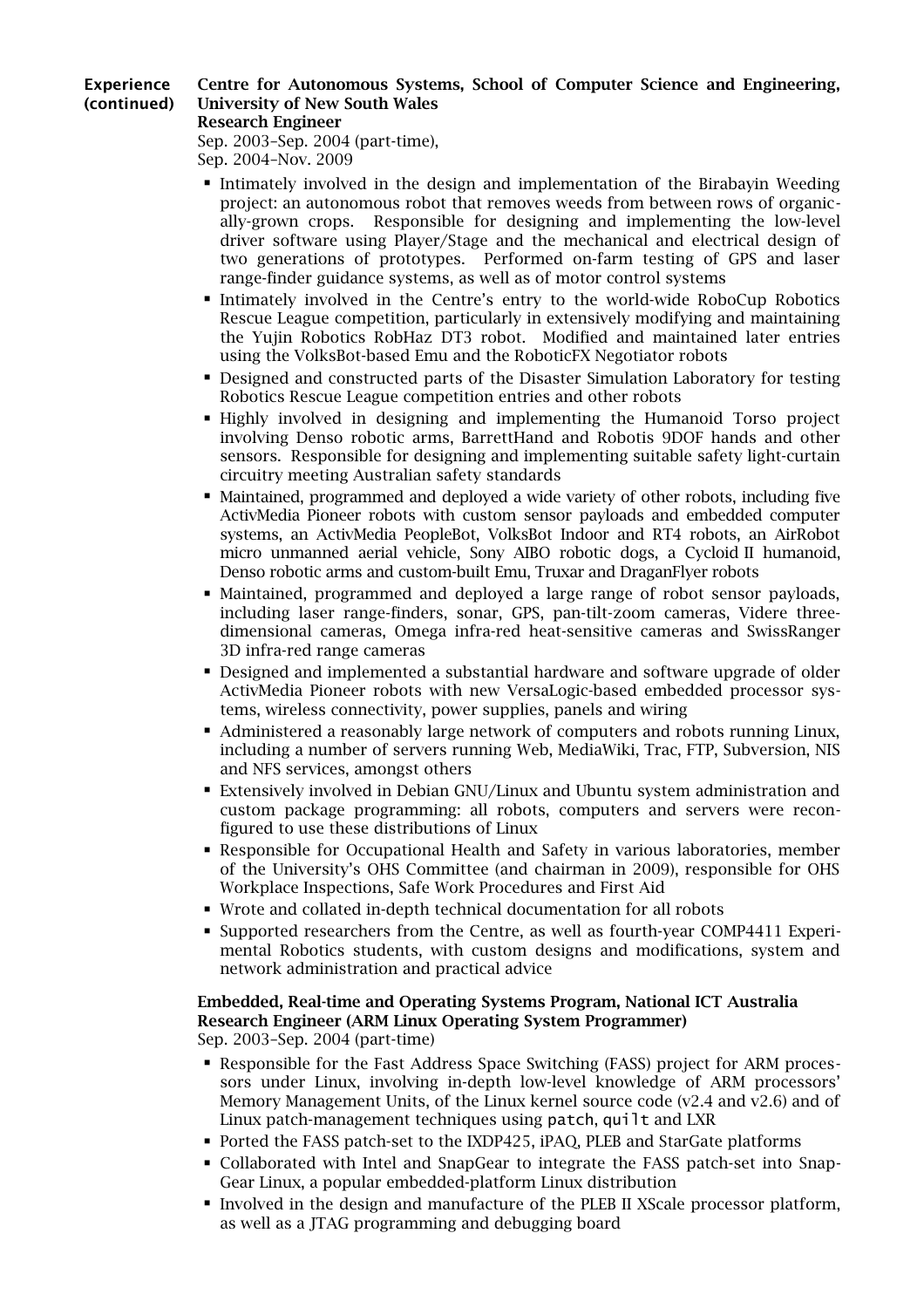#### **Experience (continued)**

- Provided guidance and direction to final-year students in the design and construction of a StrongARM-based Flight Computer board for BLUEsat, the UNSW student micro-satellite project
- Personally manufactured a number of double-sided Printed Circuit Board designs using the in-house LPKF ProtoMat PCB milling machine and through-hole plating system. Familiar with manufacturing four-layer PCBs using the same technology
- Ported and debugged software, created patch files for various projects, was involved in setting programming standards for the entire ERTOS Program, maintained content on Web servers, performed system administration, specified and purchased laboratory equipment

#### **MedCare Systems Pty Ltd, Australian Technology Park Systems and Network Administrator**

Nov. 2000–Sep. 2005 (part-time)

- Designed and implemented a small computer network for MedCare Systems (the commercial arm of the Biomedical Systems Laboratory, UNSW), including Debian GNU/Linux-based servers that provided Web, FTP, mail, firewall, printer and DNS services, amongst others
- Ensured the smooth running of the network and servers, by managing security patches, auditing log files and providing a help-desk style service
- Wrote an extensive report investigating hardware and software options for the Home Clinical Workstation, the primary product being developed by MedCare Systems; discussed embedded processor board choices, the advisability of porting or rewriting graphical-based software to Linux, operating system patch management, intellectual property protection and licensing issues
- Was occasionally retained by MedCare Systems as a "consulting expert" on a wide range of hardware, software, network and system administration questions

#### **School of Electrical Engineering, University of New South Wales Hardware Design Engineer (Academic Support)**

Sep. 2001–Jun. 2003

- Co-responsible for the complete redesign of the third-year ELEC2041 Microprocessors and Interfacing course at UNSW, particularly in designing, implementing and teaching a series of laboratory experiments involving hardware and software
- Wrote over 250 pages of pedagogical and technical documentation, including a 130-page Laboratory Manual and over 3,000 lines of extremely high-quality, welldocumented assembly language source code; student reaction has been extremely positive
- Solely responsible for the content, design and production of the *Companion CD-ROM*, a disc containing everything a student needs at home or in the laboratory (available on-line at [http://www.zap.org.au/elec2041-cdrom/R](http://www.zap.org.au/elec2041-cdrom/)EADME.html); almost 14,000 lines of HTML documentation were written for this disc
- Extensively involved in setting up of the refurbished Digital Systems Laboratory, including hardware design and integration, software installation and network/ server configuration
- Integrated and customised the GNU Compiler Tools software suite and environment for the Laboratory and CD-ROM, both under Windows and Linux; used CVS to manage the necessary changes to the source code and documentation
- Evaluated a number of ARM processor-based hardware boards for use in a teaching environment, including some in-house designs
- Designed the Expansion Board to complement the ARM processor board finally chosen, requiring circuit design, PCB layout and hardware debugging
- Customised the front-end software for the ARM processor board, involving graphical programming under Linux using GTK
- Performed Linux system administration, designed the typographic look and feel of all documents, modified the eCos embedded operating system and performed programming for programmable logic devices (FPGAs and CPLDs)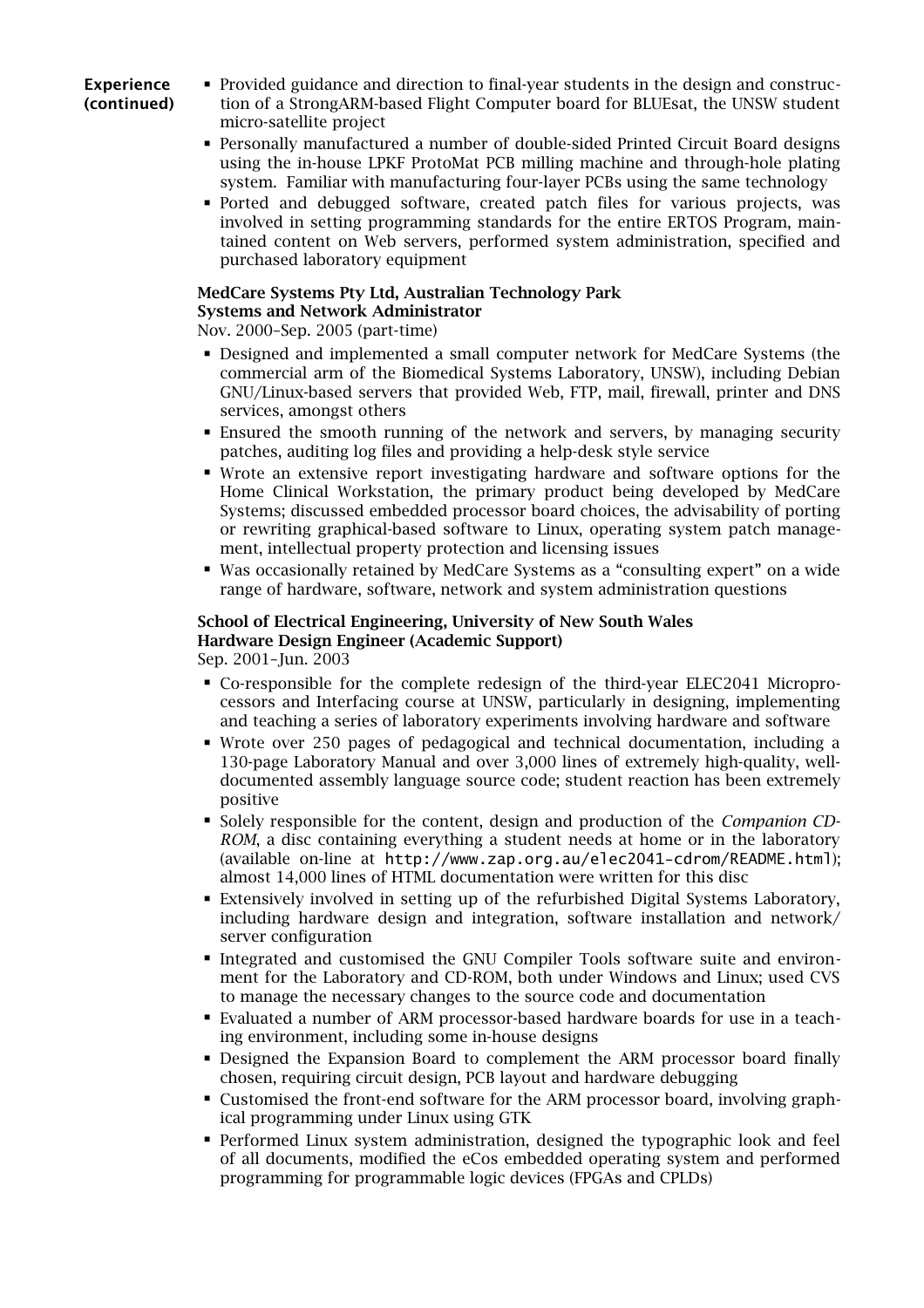#### **Experience Biomedical Systems Laboratory, University of New South Wales**

**(continued)**

### **Hardware Design Engineer (Electronics Design, Computer Programming)** Jan. 1996–Sep. 2001

- 
- Designed a generic Universal interface for the PC-based ISA bus, involving schematic circuit design and printed circuit board (PCB) layout; this interface used as the basis of all ISA-bus designs in the Laboratory
- Developed low-level device driver software and intermediate-level interfacing software for the Universal interface for every version of MS-DOS and Windows, including VxD drivers for Windows 95/98/98SE/ME and native drivers for Windows NT 4, Windows 2000 and later
- Designed the PC-PROTO prototyping card, co-designed the PC-SPIRO spirometry card, helped designed the PC-BP blood-pressure card and PC-ECG 12-lead electrocardiogram card, including schematic design, PCB layout, sample software and documentation
- Involved in the design of the Home Clinical Workstation (HCWS), an integrated device providing remote diagnosis and monitoring of patients, including the PCB design for ECG2 (2-lead electrocardiogram) and BP (blood-pressure) components
- Designed other digital and analogue circuits, including a "high-end core" based on the Intel StrongARM SA1110 microcontroller, a serial-port version of the PC-ECG and a PC-Card (PCMCIA) version of the Universal interface

#### **Abilities Computer Programming**

- Extensive abilities in C, objected-oriented Pascal (Borland Delphi), Perl, Python and all major Unix scripting languages, as well as the ARM, i386/x86, amd64/x86-64, PIC, Z80 and MIPS assembly languages. Competent in C++, Lisp, JavaScript, Tcl/Tk, Fortran and many other high-level and low-level languages and tool-sets
- Highly proficient in high-level user interface, systems-level and kernel-level programming under POSIX, BSD-based and System V-based Unix (especially Linux, the various BSDs and Solaris), Microsoft Windows (including 16-bit, 32-bit and 64-bit API versions) and even MS-DOS. Currently learning graphical applications-level programming under Qt/KDE and GTK
- Highly-developed ability to quickly grasp new programming paradigms, as well as to learn and adapt to any programming language or standard
- Quite familiar with the Linux kernel source code, as well as with kernel programming paradigms, tools and development processes
- Committed to maintaining a high standard of quality in writing source code, including using "best practices" such as Subversion or Git for version control
- Very knowledgeable in typographic design and related disciplines. Extensive abilities in LaTeX/TeX/PostScript/PDF and HTML/SGML/XML. Maintained the official UNSW Thesis style class for LaTeX.
- Written and released applications, including *[Star Traders](http://www.zap.org.au/software/trader/)*, a simple text-based game of interstellar trading that has been translated into ten (human) languages, the *[Church Lyrics Database](http://www.zap.org.au/documents/music/lyrics-database/)* and *Base Calculator*, a popular integer calculator that won the prestigious Ziff-Davis Press 5-star award
- Able to design and implement Web sites using standards-compliant technologies
- Designed and released *[Sinorcaish](http://www.zap.org.au/documents/styles/sinorcaish/example/)*, a highly-popular simple CSS style sheet that is still used on many web sites around the world
- Contribute source code and bug fixes to Debian GNU/Linux, Ubuntu, OpenSUSE, Mageia Linux, the GNU project, KDE, LilyPond and many other Open Source/Free Software projects
- Practical knowledge of world-wide copyright, licensing and intellectual property laws and issues, as well as of security and cryptography

#### **Systems and Network Administration**

■ Extensive experience and knowledge of system and network administration under various Linux distributions, including Debian GNU/Linux, Ubuntu, OpenSUSE, CentOS, Fedora and Mageia, as well as BSD-based and System V-based flavours of Unix, including OpenBSD and FreeBSD. Experience with Microsoft Windows systems and networks, including administering heterogeneous environments